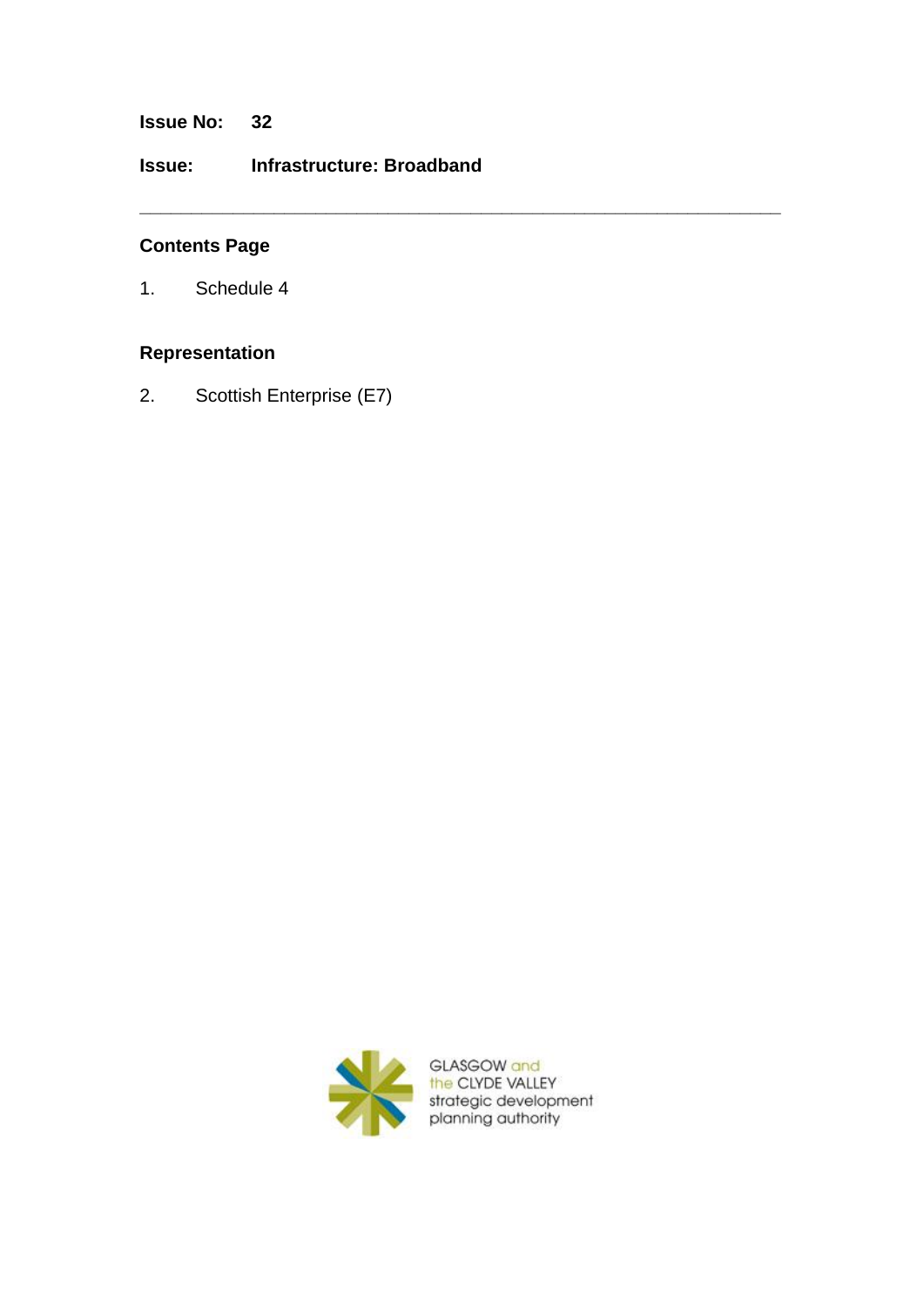| <b>Issue 32</b>                                                                                                                                                                                                                                                                                                                                                                                                                                                                                                                                  | <b>Infrastructure: Broadband</b>                                                   |                  |  |
|--------------------------------------------------------------------------------------------------------------------------------------------------------------------------------------------------------------------------------------------------------------------------------------------------------------------------------------------------------------------------------------------------------------------------------------------------------------------------------------------------------------------------------------------------|------------------------------------------------------------------------------------|------------------|--|
| Development plan<br>reference:                                                                                                                                                                                                                                                                                                                                                                                                                                                                                                                   | <b>Spatial Development Strategy Spatial</b><br>Framework 4 Infrastructure          | <b>Reporter:</b> |  |
| Body or person(s) submitting a representation raising the issue (including<br>reference number):                                                                                                                                                                                                                                                                                                                                                                                                                                                 |                                                                                    |                  |  |
| <b>E7 Scottish Enterprise</b>                                                                                                                                                                                                                                                                                                                                                                                                                                                                                                                    |                                                                                    |                  |  |
| <b>Provision</b><br>of<br>the<br>development plan to<br>which<br>the<br><b>issue</b><br>relates:                                                                                                                                                                                                                                                                                                                                                                                                                                                 | New Issue<br>Spatial Development<br>Strategy<br>Framework 4 Infrastructure page 54 | Spatial          |  |
| Planning authority's summary of the representation(s):                                                                                                                                                                                                                                                                                                                                                                                                                                                                                           |                                                                                    |                  |  |
| This representation raises a potential new infrastructure issue of significance to<br>the economic competitiveness of the city-region.                                                                                                                                                                                                                                                                                                                                                                                                           |                                                                                    |                  |  |
| <b>E7 Scottish Enterprise</b><br>Scottish Enterprise considers that one particular area has increased in<br>significance since the publication of the Main Issues Report and relates to<br>improving digital connectivity.                                                                                                                                                                                                                                                                                                                       |                                                                                    |                  |  |
| Modifications sought by those submitting representations:                                                                                                                                                                                                                                                                                                                                                                                                                                                                                        |                                                                                    |                  |  |
| <b>E7 Scottish Enterprise</b><br>No specific modification sought.                                                                                                                                                                                                                                                                                                                                                                                                                                                                                |                                                                                    |                  |  |
|                                                                                                                                                                                                                                                                                                                                                                                                                                                                                                                                                  | Summary of responses (including reasons) by planning authority:                    |                  |  |
| <b>E7 Scottish Enterprise</b><br>This objective of this representation is noted by the Glasgow and the Clyde Valley<br>Strategic Development Planning Authority.                                                                                                                                                                                                                                                                                                                                                                                 |                                                                                    |                  |  |
| Currently the spatial implications of this aspect of infrastructure are insufficiently<br>understood and more work is required to integrate it into Strategic Development<br>Plan. The Glasgow and the Clyde Valley Strategic Development Planning<br>Authority recognises the potential contribution of improved broadband speeds and<br>bandwidth to competitiveness within a low-carbon economy, to climate change<br>mitigation and to environmental quality through reduction in the need to travel<br>both internationally and nationally. |                                                                                    |                  |  |
| However the Glasgow and the Clyde Valley Strategic Development Planning<br>Authority also recognises the market context of de-regulation in this particular field<br>and the limits on public sector intervention to develop capacity.                                                                                                                                                                                                                                                                                                           |                                                                                    |                  |  |
| As a result, the Glasgow and the Clyde Valley Strategic Development Planning<br>Authority therefore recognises the need to enter into partnership with Scottish<br>Enterprise, the private sector and public bodies to develop the spatial planning<br>aspects of high-speed/high bandwidth broadband and its priorities with a view to<br>future incorporation at the next review of the Strategic Development Plan.                                                                                                                            |                                                                                    |                  |  |